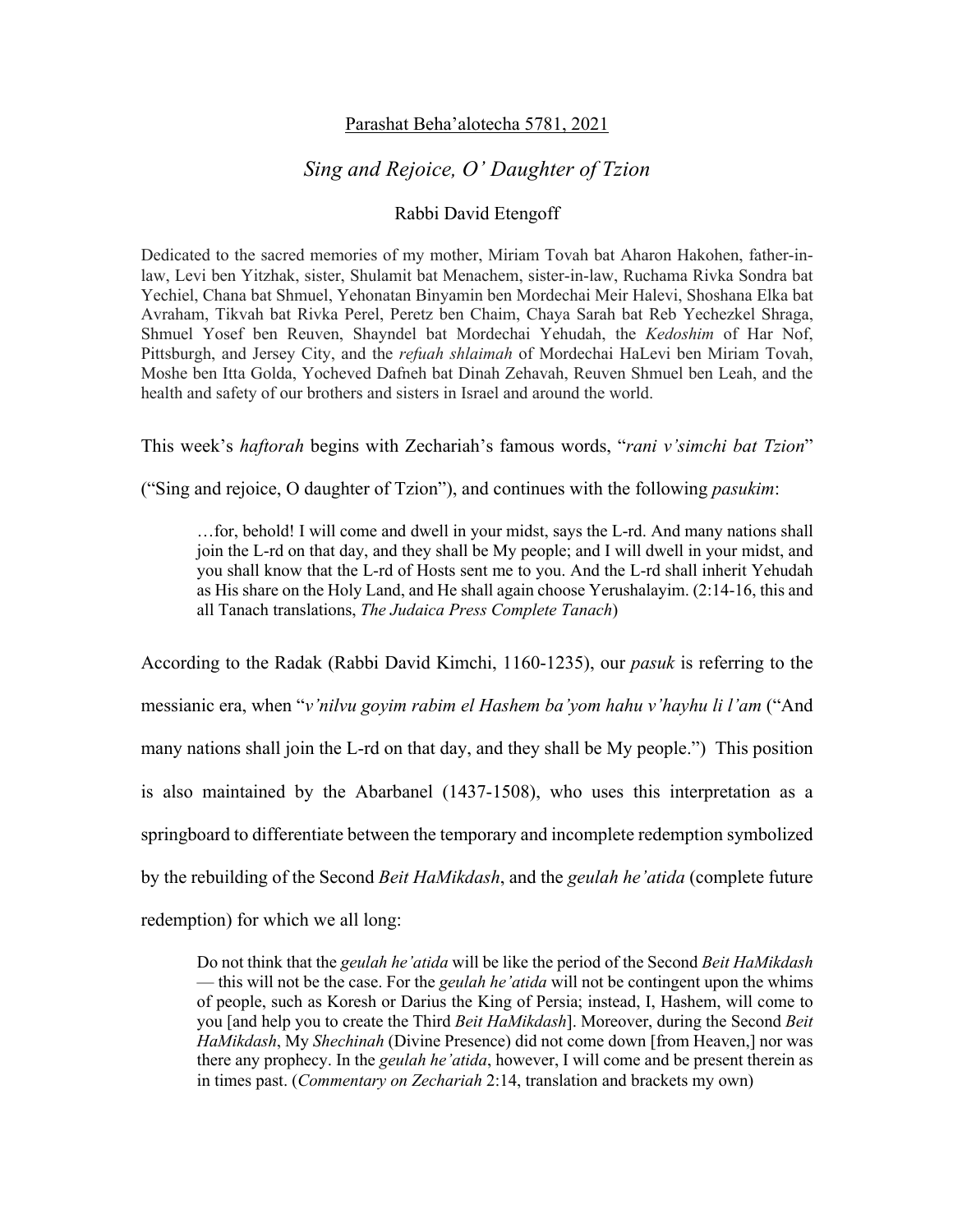These incisive words of the Abarbanel focus upon two essential ideas: the origins of the Second and Third *Batai Mikdash*, and the differences that will obtain between them. His view was influenced, no doubt, by the court intrigues he witnessed during his years as financial advisor to King Alfonso V of Portugal and King Ferdinand and Queen Isabella of Spain. In his interpretation, the Second *Beit HaMikdash* was the result of ancient Persian political caprice, rather than the direct outcome of the manifest involvement (*hashgacha*) of Hashem our people's affairs. This, he asserts, will not be the case with the Third *Beit HaMikdash*, for, then, our entire nation will recognize Hashem's palpable *hashgacha* in its very creation, and declare as *Dovid HaMelech* did so long ago, "*me'ate Hashem hayitah zot he niphlat b'ayneinu*" ("This was from the L-rd; it is wondrous in our eyes," *Sefer Tehillim* 118:23). Moreover, once Hashem is the causal agent in the building of the Third *Beit HaMikdash*, His *Shechinah* will be present therein and prophecy will blossom anew.

In his work, *Chomat Anach* on our *pasukim*, the Chida *zatzal* (Rabbi Chaim Yosef David Azulai, 1724-1806) notes that the first letter of each word in our phrase, "*rani v'simchi bat Tzion*," when read in reverse, spells "*tzibur*" (*tzadi-bet-vav-raysh*, community). In general, this word connotes the idea of people united in pursuit of similar values and goals. This analysis leads the Chida to suggest another key difference that will obtain between the Second and Third *Beit HaMikdash*:

And it is possible to suggest that the *geulah* [*he'atida*] is contingent on when the Jewish people will [finally] be unified (*b'achdut*)…for, as we know, the destruction of the Second *Beit HaMikdash* took place as a result of *sinat chinam* (baseless hatred); and how is it possible, therefore, for there to be the *geulah* [*he'atida*] during the time of *sinat chinam*? As such, the words, "*rani v'simchi*," are stated in the singular — representative of the time when the entire nation will be in *achdut*. (Translation and brackets my own)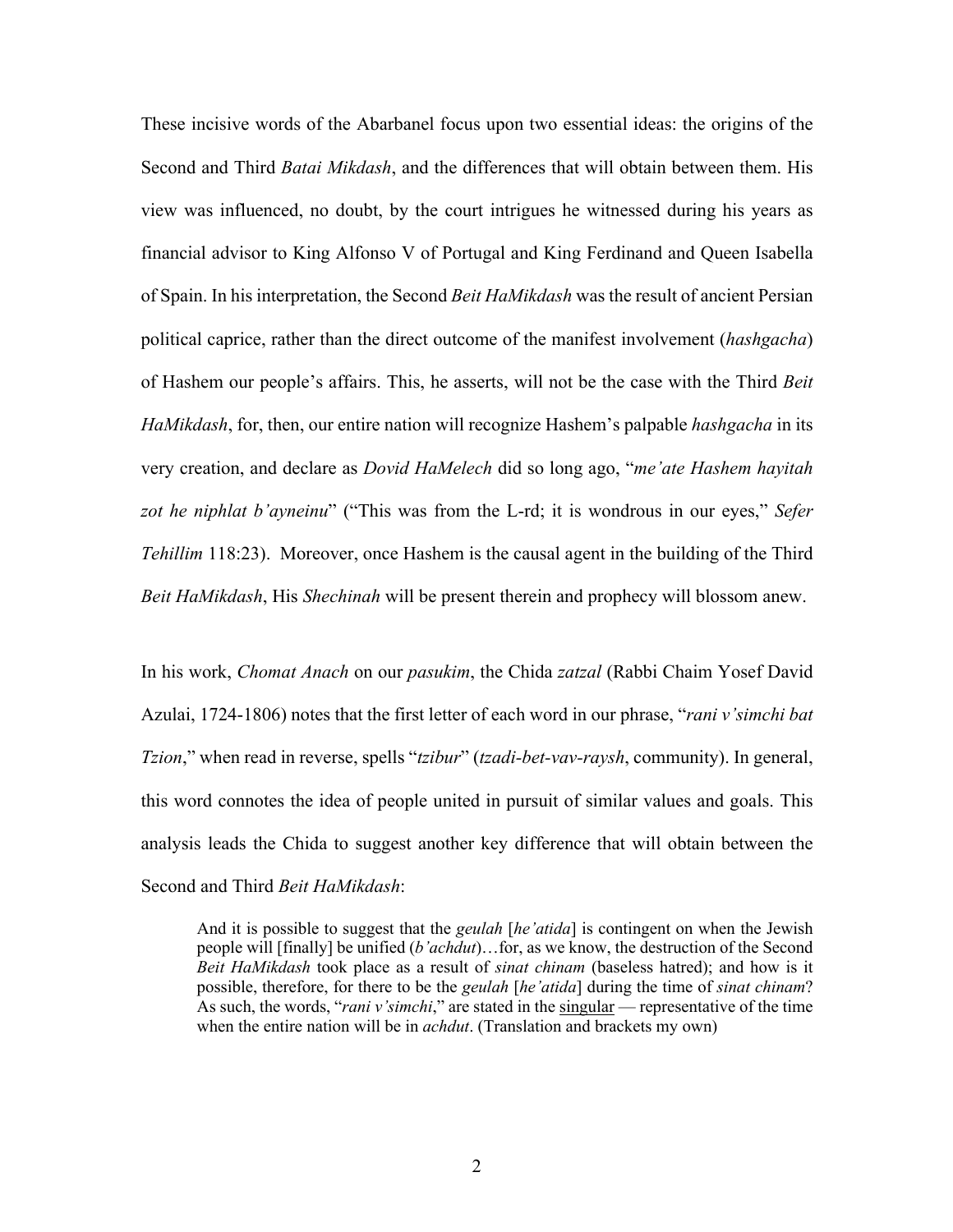For the Chida, *achdut* is the antithesis of *sinat chinam* and a crucial component in achieving the *geulah he'atida*. Fortunately, there is a strong countermeasure to the pernicious sin of *sinat chinam*. Rabbi Yitzhak Avraham Kook *zatzal* (1865-1935), the first Ashkenazi Chief Rabbi of Palestine under the British Mandate, offers us a valuable insight. He proposes *ahavat Yisrael* (unconditional love for the Jewish people) as the antidote for *sinat chinam*, and conceptualizes it in the following poetic manner:

Listen to me, my people! I speak to you from my soul, from within my innermost soul. I call out to you from the living connection by which I am bound to all of you, and by which all of you are bound to me. I feel this more deeply than any other feeling: That only you, all of you, all of your souls, throughout all of your generations, you alone are the meaning of my life. In you I live. In the aggregation of all of you, my life has that content that is called life. (*Shemonah Kevatzim* 1:163, translation, Chanan Morrison)

Little wonder, then, that for Rav Kook, the opposite of *sinat chinam* was not *ahavat chinam*, baseless love. In his worldview, such a concept simply did not exist. Rather, this great and holy soul considered every Jew, by definition, to be worthy of love and respect. As such, he is famous for the following powerful statement (*Malachim Kivnei Adam*, pages 483-485): "There is no such thing as *ahavat chinam* (groundless love). Why groundless? He is a Jew, and I am obligated to love and respect him. There is only *sinat chinam*, but *ahavat chinam*? Never!" (Adapted by Chanan Morrison from Rav Kook's work, *Malachim Kivnei Adam*, pages 483-485)

May the time come soon and, in our days, when the groundswell of *ahavat Yisrael* will nullify the *sinat chinam* of our age. Then, as we experience the *achdut* that will enable the *geulah he'atida* to be realized, may we sing as one: "*rani v'simchi bat Tzion*!" *V'chane yihi ratzon*.